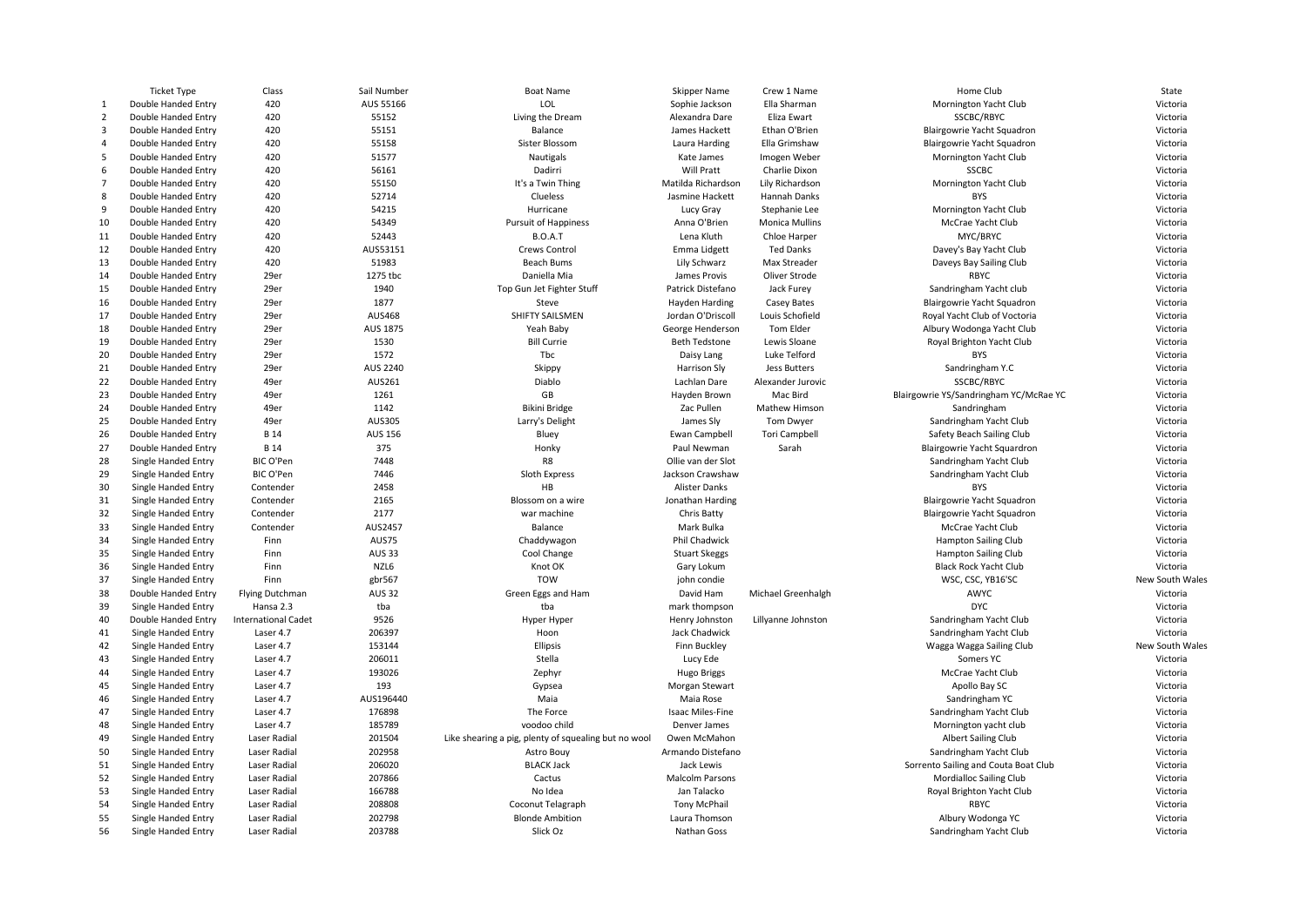|     | Ticket Type         | Class                                       | Sail Number    | Boat Name                  | Skipper Name             | Crew 1 Name | Home Club                                       | State                         |
|-----|---------------------|---------------------------------------------|----------------|----------------------------|--------------------------|-------------|-------------------------------------------------|-------------------------------|
| 57  | Single Handed Entry | Laser Radial                                | 187917         | <b>Bad Buoy</b>            | Andrew Crawshaw          |             | Sandringham Yacht Club                          | Victoria                      |
| 58  | Single Handed Entry | Laser Radial                                | 202943         | DRY WHITE                  | <b>STEPHEN GRIFFITHS</b> |             | MORDIALLOC SAILING CLUB                         | Victoria                      |
| 59  | Single Handed Entry | Laser Radial                                | 206388         | Kaysea                     | Casey Imeneo             |             | McCrae Yacht Club                               | Victoria                      |
| 60  | Single Handed Entry | Laser Radial                                | 197270         | WAKAME                     | KOHEI KAJIMOTO           |             | <b>Black Rock Yacht Club</b>                    | Victoria                      |
| 61  | Single Handed Entry | Laser Radial                                | 210174         | <b>Rhett's Rig</b>         | <b>Rhett Gowans</b>      |             | Mornington Yacht Club                           | Victoria                      |
| 62  | Single Handed Entry | Laser Radial                                | 206043         | Tubby                      | <b>Tyrone Gowans</b>     |             | Mornington Yacht Club                           | Victoria                      |
| 63  | Single Handed Entry | Laser Radial                                | 202835         | Scallywag                  | <b>Chris Meager</b>      |             | <b>Mordialloc Sailing Club</b>                  | Victoria                      |
| 64  | Single Handed Entry | Laser Radial                                | 202732         | TBA                        | Joby Graves              |             | Sorrento Sailing and Couta Boat Club            | Victoria                      |
| 65  | Single Handed Entry | Laser Radial                                | 206004         | <b>Misties Fool</b>        | Tony Ryan                |             | Canberra Yacht Club                             | <b>Aust Capital Territory</b> |
| 66  | Single Handed Entry | Laser Radial                                | 206379         | Gorm                       | Chris Schey              |             | <b>Sugarloaf Sailing Club</b>                   | Victoria                      |
| 67  | Single Handed Entry | Laser Radial                                | 206409         | The dream shake            | Will Townson             |             | Royal Geelong yacht club                        | Victoria                      |
| 68  | Single Handed Entry | Laser Radial                                | 199244         | Itam                       | John Jagger              |             | McCrae Yacht Club                               | Victoria                      |
| 69  | Single Handed Entry | Laser Radial                                | 176899         | Air Waves                  | <b>Tony Creak</b>        |             | Royal Geelong Yacht Club                        | Victoria                      |
| 70  | Single Handed Entry | Laser Radial                                | 209515         | Saint Jude                 | John d'Helin             |             | McCrae Yacht Club                               | Victoria                      |
| 71  |                     | Laser Standard                              | 169677         | Light & Hasty              | Cam Edwards              |             | Royal Prince Alfred Yacht Club                  | New South Wales               |
| 72  | Single Handed Entry |                                             | 202916         |                            | <b>Greg Williams</b>     |             |                                                 |                               |
|     | Single Handed Entry | Laser Standard                              |                | <b>Perceived Reality</b>   |                          |             | Wagga Wagga Sailing Club                        | New South Wales               |
| 73  | Single Handed Entry | Laser Standard                              | 121127         | Upendicular                | David Buckley            |             | Wagga Wagga Sailing Club                        | New South Wales               |
| 74  | Single Handed Entry | Laser Standard                              | 170502         | Anaconda                   | Frant Bucek              |             | <b>RGYC</b>                                     | Victoria                      |
| 75  | Single Handed Entry | Laser Standard                              | 202648         | Flirting with Ambition     | Chris Dare               |             | Sorrento Sailing Couta Boat Club                | Victoria                      |
| 76  | Single Handed Entry | Laser Standard                              | 210454         | <b>FUN</b>                 | Dave Kershaw             |             | Indented Head YC                                | Victoria                      |
| 77  | Single Handed Entry | Minnow                                      | 1194           | Quantum Leap               | <b>Edward Warner</b>     |             | Blairgowrie Yacht Squadron                      | Victoria                      |
| 78  | Single Handed Entry | Minnow                                      | 1145           | <b>Blondes Away</b>        | Thomas Warner            |             | <b>Blairgowrie Yacht Squdron</b>                | Victoria                      |
| 79  | Single Handed Entry | Minnow                                      | 1134           | SpeedAway                  | Hamish Cowell            |             | Blairgowrie Yacht Squadron                      | Victoria                      |
| 80  | Single Handed Entry | Minnow                                      | 1210           | Bob the Boat               | Campbell Cowell          |             | Blairgowrie Yacht Squadron                      | Victoria                      |
| 81  | Single Handed Entry | Minnow                                      | 1181           | La Femme Fatale            | Kate Evans               |             | Blairgowrie Yacht Squadron                      | Victoria                      |
| 82  | Single Handed Entry | Minnow                                      | 1215           | Salt & Pepper              | Sally Danks              |             | <b>BYS</b>                                      | Victoria                      |
| 83  | Single Handed Entry | Minnow                                      | 1205           | SAM I AM                   | Samantha Batty           |             | Blairgowrie Yacht Squadron                      | Victoria                      |
| 84  | Single Handed Entry | Minnow                                      | 1207           | Green Eggs & Ham           | Jessica Batty            |             | Blairgowrie Yacht Squadron                      | Victoria                      |
| 85  | Single Handed Entry | Minnow                                      | 908            | el nino toro               | harley savage            |             | Mc Crae Y C                                     | Victoria                      |
| 86  | Single Handed Entry | Minnow                                      | 1214           | Smile N Wave               | Misha Campbell           |             | Safety Beach Sailing Club                       | Victoria                      |
| 87  | Single Handed Entry | Minnow                                      | 1146           | Go Fish                    | Daniel Grimshaw          |             | Parkdale Yacht Club / Blairgowie Yacht Squadron | Victoria                      |
| 88  | Single Handed Entry | Minnow                                      | 1186           | Tidal wave                 | Ruby Backwell            |             | Blairgowrie Yacht Squadron                      | Victoria                      |
| 89  | Single Handed Entry | Minnow                                      | 1199           | Lionheart                  | Sam Backwell             |             | Blairgowrie Yacht Squadron                      | Victoria                      |
| 90  | Single Handed Entry | Minnow                                      | 1212           | Meanow                     | Lucas Schey              |             | <b>Sugarloaf Sailing Club</b>                   | Victoria                      |
| 91  | Single Handed Entry | Minnow                                      | 1211           | Limelight                  | Joel Schey               |             | <b>Sugarloaf Sailing Club</b>                   | Victoria                      |
| 92  | Single Handed Entry | Minnow                                      | 1196           | Skyrocket                  | Lachlan Schey            |             | <b>Sugarloaf Sailing Club</b>                   | Victoria                      |
| 93  | Single Handed Entry | Minnow                                      | 1183           | She apples                 | Jade Telford             |             | BYS/SYC                                         | Victoria                      |
| 94  | Single Handed Entry | <b>Musto Skiff</b>                          | 440            | The WAB Project            | <b>Wayne Bates</b>       |             | Blairgowrie Yacht Squadron                      | Victoria                      |
| 95  | Single Handed Entry | Musto Skiff                                 | aus 408        | bling bling                | matthias houvenagel      |             | <b>PMYC</b>                                     | Victoria                      |
| 96  | Single Handed Entry | Musto Skiff                                 | <b>AUS 452</b> | <b>Gurdips Flappy Roof</b> | <b>Richie Robertson</b>  |             | Blairgowrie Yacht Squadron                      | Victoria                      |
| 97  | Single Handed Entry | Musto Skiff                                 | AUS472         | Jet                        | Tim Hill                 |             | Port Melbourne Sailing Club                     | Victoria                      |
| 98  | Single Handed Entry | Musto Skiff                                 | aus379         | honk                       | brett williams           |             | Mc Crae Y C                                     | Victoria                      |
| 99  | Single Handed Entry | Musto Skiff                                 | <b>AUS 492</b> | Fast Girl                  | Jon Newman               |             | Newcastle cruising Yacht Club                   | New South Wales               |
| 100 | Single Handed Entry | Opti GREEN Fleet                            | <b>AUS495</b>  | Optimum Speed              | Chris Coombs             |             | Mornington YC                                   | Victoria                      |
| 101 | Single Handed Entry | Opti GREEN Fleet                            | Aus 1400       | Ka-Chow!                   | Henry Rotherham          |             | Albury Wodonga Yacht Club                       | Victoria                      |
| 102 | Single Handed Entry | Opti GREEN Fleet                            | AUS1634        | Sensational O              | Oskar Meinke             |             | Sandringham Yacht Club                          | Victoria                      |
| 103 |                     |                                             | AUS1033        |                            | Sebastian Thompson       |             |                                                 | Victoria                      |
|     | Single Handed Entry | Opti GREEN Fleet                            |                | Hypersonic                 |                          |             | Mornington Yacht Club                           |                               |
| 104 | Single Handed Entry | Opti GREEN Fleet                            | AUS1011        | Speedy Sarah               | Sarah Goss               |             | Sandringham Yacht Club                          | Victoria                      |
| 105 | Single Handed Entry | Opti GREEN Fleet                            | 97             | Banana Boat                | Erin Hutchinson          |             | Mornington Yacht Club                           | Victoria                      |
| 106 | Single Handed Entry | Opti GREEN Fleet                            | 928            | Catalyst                   | Chelsea Wareing          |             | SYC                                             | Victoria                      |
| 107 | Single Handed Entry | Opti GREEN Fleet                            | 1206           | Lil Rock Chick             | Kaitlyn Roe              |             | <b>Brighton and Seacliff</b>                    | South Australia               |
| 108 | Single Handed Entry | Opti GREEN Fleet                            | <b>AUS 433</b> | Charlottes Web             | Charlotte                |             | <b>MYC</b>                                      | Victoria                      |
| 109 | Single Handed Entry | Opti GREEN Fleet                            | 218            | duck princess              | clementine harvey        |             | mornington yacht cl                             | Victoria                      |
| 110 |                     | Single Handed Entry Opti INTERMEDIATE Fleet | 961            | Larrikin                   | Scarlett Walch           |             | <b>Black Rock Yacht Club</b>                    | Victoria                      |
| 111 |                     | Single Handed Entry Opti INTERMEDIATE Fleet | AUS 1080       | Little Beauty              | Claudia McMahon          |             | <b>Albert Sailing Club</b>                      | Victoria                      |
| 112 |                     | Single Handed Entry Opti INTERMEDIATE Fleet | AUS1060        | DASH                       | Scarlett Zerbe           |             | Sandringham Yacht Club                          | Victoria                      |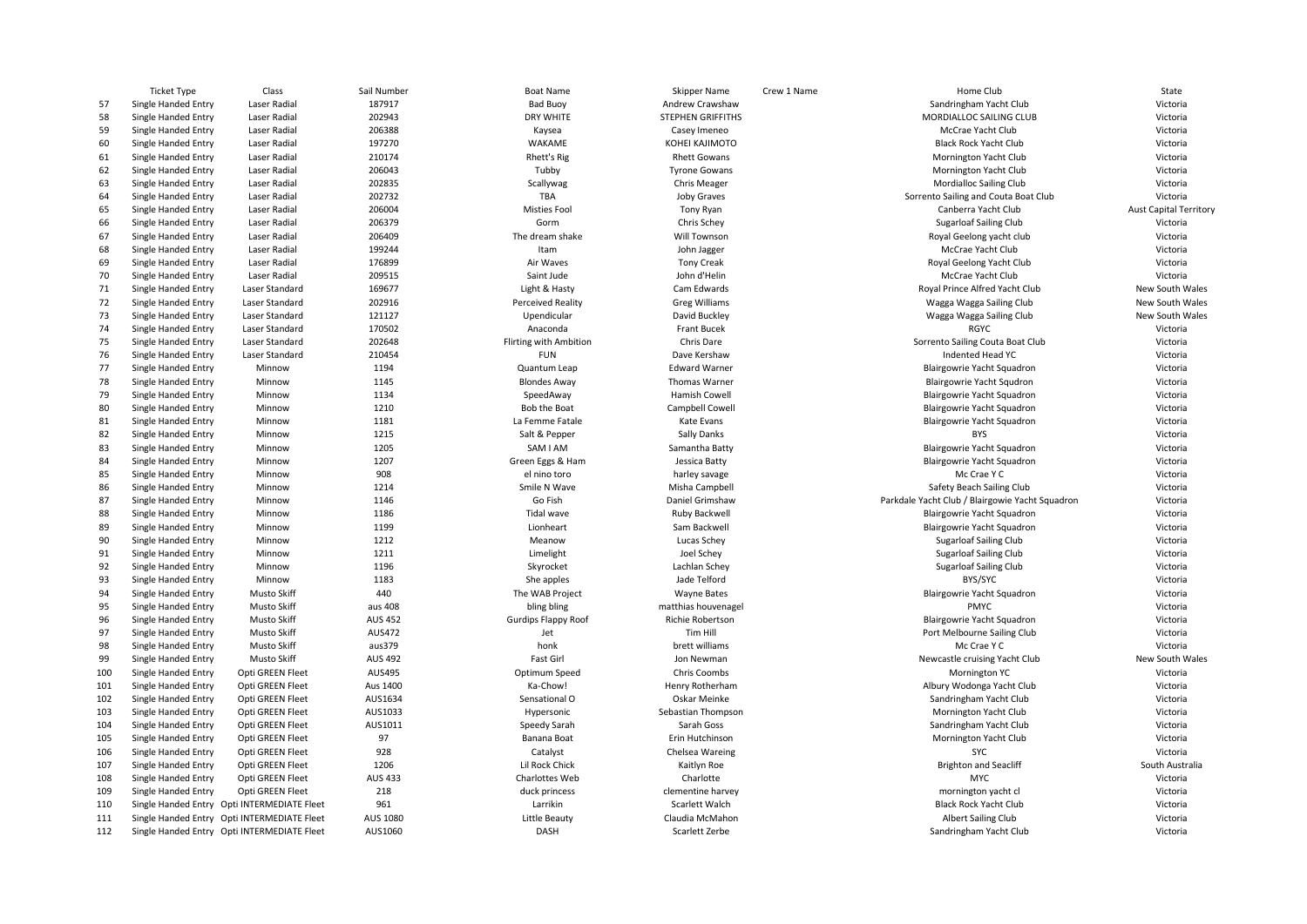|     | <b>Ticket Type</b>  | Class                                       | Sail Number     | <b>Boat Name</b>              | Skipper Name                          | Crew 1 Name    | Home Club                                                            | State                         |
|-----|---------------------|---------------------------------------------|-----------------|-------------------------------|---------------------------------------|----------------|----------------------------------------------------------------------|-------------------------------|
| 113 |                     | Single Handed Entry Opti INTERMEDIATE Fleet | 232             | Help Is on the way            | Jacob Scully                          |                | Albury Wodonga Yacht Club                                            | Victoria                      |
| 114 |                     | Single Handed Entry Opti INTERMEDIATE Fleet | <b>AUS978</b>   | Sonic Dash                    | Jay James                             |                | Mornington Yacht Club                                                | Victoria                      |
| 115 |                     | Single Handed Entry Opti INTERMEDIATE Fleet | 1241            | <b>Big Toy</b>                | Samantha Roberts                      |                | Albury Wodonga Yacht Club                                            | Victoria                      |
| 116 |                     | Single Handed Entry Opti INTERMEDIATE Fleet | <b>AUS957</b>   | Garfield                      | Hayley Archer                         |                | Royal Brighton Yacht Club                                            | Victoria                      |
| 117 |                     | Single Handed Entry Opti INTERMEDIATE Fleet | <b>AUS837</b>   | Opthomas                      | Thomas Hutchinson                     |                | Mornington Yacht Club                                                | Victoria                      |
| 118 |                     | Single Handed Entry Opti INTERMEDIATE Fleet | <b>AUS389</b>   | Imagine                       | <b>Brooke Hutchinson</b>              |                | Mornington Yacht Club                                                | Victoria                      |
| 119 |                     | Single Handed Entry Opti INTERMEDIATE Fleet | 1042            | Wild Child                    | Maddi Crawshaw                        |                | Sandringham yacht Club                                               | Victoria                      |
| 120 |                     | Single Handed Entry Opti INTERMEDIATE Fleet | 587             | <b>Opty Mystic</b>            | Amelia Evenden                        |                | Mornington Yacht Club                                                | Victoria                      |
| 121 |                     | Single Handed Entry Opti INTERMEDIATE Fleet | AUS 1468        | Star                          | Mackenzie Heyes                       |                | Mount Martha Yacht Club/ Morington Yacht Club                        | Victoria                      |
| 122 |                     | Single Handed Entry Opti INTERMEDIATE Fleet | AUS1222         | Hooligan                      | lan Howsam                            |                | albury wodonga yacht club                                            | Victoria                      |
| 123 |                     | Single Handed Entry Opti INTERMEDIATE Fleet | 1059            | wave whipper                  | lulu harvey                           |                | mornington yacht club                                                | Victoria                      |
| 124 |                     | Single Handed Entry Opti INTERMEDIATE Fleet | AUS401          | Puddle Duck                   | <b>Hope Withers</b>                   |                | Sandringham Yacht Club                                               | Victoria                      |
| 125 | Single Handed Entry | Opti OPEN Fleet                             | 1127            | Imagine That                  | Lara Johnson                          |                | Albury Wodonga                                                       | Victoria                      |
| 126 | Single Handed Entry | Opti OPEN Fleet                             | AUS 910         | Honkin n Swingin              | Harrison Chapman                      |                | RBYC                                                                 | Victoria                      |
| 127 | Single Handed Entry | Opti OPEN Fleet                             | AUS 1675        | Shark Finn                    | Finn McMahon                          |                | Albert Sailing Club                                                  | Victoria                      |
| 128 | Single Handed Entry | Opti OPEN Fleet                             | AUS1678         | SpeedyStingRay                | James Jackson                         |                | Mornington Yacht Club                                                | Victoria                      |
| 129 | Single Handed Entry | Opti OPEN Fleet                             | AUS1287         | Dream Catcher I               | Anna Cripsey                          |                | Albert Sailing Club/Sandringham Yacht Club/Royal Brighton Yacht Club | Victoria                      |
| 130 | Single Handed Entry | Opti OPEN Fleet                             | AUS1130         | Puddle Jumper                 | Philip Cripsey                        |                | Albert Sailing Club/Sandringham Yacht Club/Royal Brighton Yacht Club | Victoria                      |
| 131 | Single Handed Entry | Opti OPEN Fleet                             | AUS 1664        | Racer X                       | Jack Eickmeyer                        |                | Mornington                                                           | Victoria                      |
| 132 | Single Handed Entry | Opti OPEN Fleet                             | 1707            | Bob                           | Linus Talacko                         |                | Royal Brighton Yacht CLub                                            | Victoria                      |
| 133 | Single Handed Entry | Opti OPEN Fleet                             | AUS1681         | The Force Awakens             | <b>William McKenzie</b>               |                | Mornington Yacht Club                                                | Victoria                      |
| 134 | Single Handed Entry | Opti OPEN Fleet                             | AUS611          | Pearl                         | Sophie McKenzie                       |                | Mornington Yacht Club                                                | Victoria                      |
| 135 | Single Handed Entry | Opti OPEN Fleet                             | AUS1430         | Gust                          | Thomas Johnston                       |                | Sandringham Yacht Club                                               | Victoria                      |
| 136 | Single Handed Entry | Opti OPEN Fleet                             | 1341            | Spyro                         | Lachlan Roe                           |                | <b>Brighton and Seacliff</b>                                         | South Australia               |
| 137 | Single Handed Entry | Opti OPEN Fleet                             | AUS 1713        | Y Knot?                       | Oscar Henderson                       |                | Albury Wodonga Yacht Club                                            | Victoria                      |
| 138 | Single Handed Entry | Opti OPEN Fleet                             | AUS1111         | ASSASSIN                      | Matty Goss                            |                | Sandringham Yacht Club                                               | Victoria                      |
| 139 | Single Handed Entry | Opti OPEN Fleet                             | 1589            | <b>Silver Bullet</b>          | Jeremy Gray                           |                | Mornington Yacht Club                                                | Victoria                      |
| 140 | Single Handed Entry | Opti OPEN Fleet                             | 1082            | Azzurra                       | Lachlan Grogan                        |                | <b>Black Rock Yacht Club</b>                                         | Victoria                      |
| 141 | Single Handed Entry | Opti OPEN Fleet                             | 1386            | Wild Boats XI                 | Riordan McMillan                      |                | Albury Wodonga Yacht Club                                            | Victoria                      |
| 142 | Single Handed Entry | Opti OPEN Fleet                             | 1140            | Havachat                      | <b>Linden Wareing</b>                 |                | SYC                                                                  | Victoria                      |
| 143 | Single Handed Entry | Opti OPEN Fleet                             | AUS539          | SPEEDBOAT                     | Cameron Berry                         |                | <b>BRYC/RBYC</b>                                                     | Victoria                      |
| 144 | Single Handed Entry | Opti OPEN Fleet                             | AUS1458         | <b>Motley Crew</b>            | Hamish Berry                          |                | BRYC/RBYC                                                            | Victoria                      |
| 145 | Single Handed Entry | Opti OPEN Fleet                             | 1221            | au revoir                     | eugenie rickard                       |                | sscbc                                                                | Victoria                      |
| 146 | Single Handed Entry | Opti OPEN Fleet                             | 1150            | and all that Jazz             | Jasmine Evenden                       |                | Mornington Yacht Club                                                | Victoria                      |
| 147 | Single Handed Entry | Opti OPEN Fleet                             | AUS 1665        | Zac Attack                    | Zac Heyes                             |                | Mount Martha Yacht Club/ Morington Yacht Club                        | Victoria                      |
| 148 | Single Handed Entry | Opti OPEN Fleet                             | 1670            |                               | Lachie Weber                          |                | Mornington Yacht Club                                                | Victoria                      |
| 149 |                     | Opti OPEN Fleet                             | 847             | Lucky Buoy<br>Rosella         | Ella Swales                           |                | Daveys Bay Yacht Club                                                | Victoria                      |
|     | Single Handed Entry |                                             |                 |                               |                                       |                |                                                                      |                               |
| 150 | Single Handed Entry | Opti OPEN Fleet                             | 396             | <b>Black Jack</b><br>Snowball | <b>Hudson Streader</b><br>David Danks |                | Daveys Bay Yacht Club                                                | Victoria<br>Victoria          |
| 151 | Single Handed Entry | Opti OPEN Fleet                             | AUS1700         |                               |                                       |                | Davey's Bay Yacht Club                                               |                               |
| 152 | Double Handed Entry | Pacer                                       | TBC             | TBC                           | TBC                                   | Megan Tedstone | Royal Brighton Yacht Club                                            | Victoria                      |
| 153 | Single Handed Entry | RS Aero 5                                   | 1680<br>5471    | AeroDynamic                   | Philippa Danks                        |                | <b>BYS</b>                                                           | Victoria                      |
| 154 | Double Handed Entry | RS Feva XL                                  |                 | Grin N C'est la Vie           | Ryan Ingram                           | Sara Ingram    | Royal Brighton Yacht Club                                            | Victoria                      |
| 155 | Single Handed Entry | Sabre                                       | 1216            | Imbi                          | Mark Ashkanasy                        |                | Albert Park Yacht Club                                               | Victoria                      |
| 156 | Single Handed Entry | Sabre                                       | 1829            | Unplugged                     | Robert Evans                          |                | Blairgowrie Yacht Squadron                                           | Victoria                      |
| 157 | Single Handed Entry | Sabre                                       | 1743            | Murray                        | O'Brien                               |                | McCrae Yacht Club                                                    | Victoria                      |
| 158 | Single Handed Entry | Sabre                                       | 1840            | <b>Blue Swede</b>             | Liam O'Brien                          |                | McCrae Yacht Club                                                    | Victoria                      |
| 159 | Single Handed Entry | Sabre                                       | 2075            | Nancy                         | David Briggs                          |                | McCrae Yacht Club                                                    | Victoria                      |
| 160 | Single Handed Entry | Sabre                                       | 1958            | talking sheep                 | Andrew Taylor                         |                | Safety Beach Sailing Club                                            | Victoria                      |
| 161 | Double Handed Entry | Tasar                                       | 2947            | <b>Prime Suspect</b>          | Anton Lynar                           | Vicki Lynar    | Dobroyd Aquatic Club                                                 | New South Wales               |
| 162 | Double Handed Entry | Tasar                                       | 2813            | LASS                          | Martin Linsley                        | Jenny Sorensen | Canberra Yacht Club                                                  | <b>Aust Capital Territory</b> |
| 163 | Double Handed Entry | Tasar                                       | AUS 1967        | Aussie Flyer                  | Daryl Stone                           | Michelle Stone | Albury Wodonga Yacht Club                                            | Victoria                      |
| 164 | Double Handed Entry | Tasar                                       | 2642            | Sail a vie                    | <b>Blaise Vinot</b>                   | Kate Vinot     | <b>Hampton Sailing Club</b>                                          | Victoria                      |
| 165 | Double Handed Entry | Tasar                                       | 2784            | Hilarious                     | David Taylor                          | Sarah McCully  | Sandringham Yacht Club                                               | Victoria                      |
| 166 | Double Handed Entry | Tasar                                       | 2898            | Navy Sailing                  | <b>Rick Longbottom</b>                | Daryl Bentley  | Royal Australian Navy Sailing Association                            | <b>Aust Capital Territory</b> |
| 167 | Double Handed Entry | Tasar                                       | 2484            | Air Force Sailing             | Sean Ahern                            | John Force     | <b>ADF Sailing Association</b>                                       | <b>Aust Capital Territory</b> |
| 168 | Double Handed Entry | Tasar                                       | <b>AUS 2954</b> | Lata Babe                     | Martyn Sly                            | Sue Sly        | Sandringham Y.C                                                      | Victoria                      |